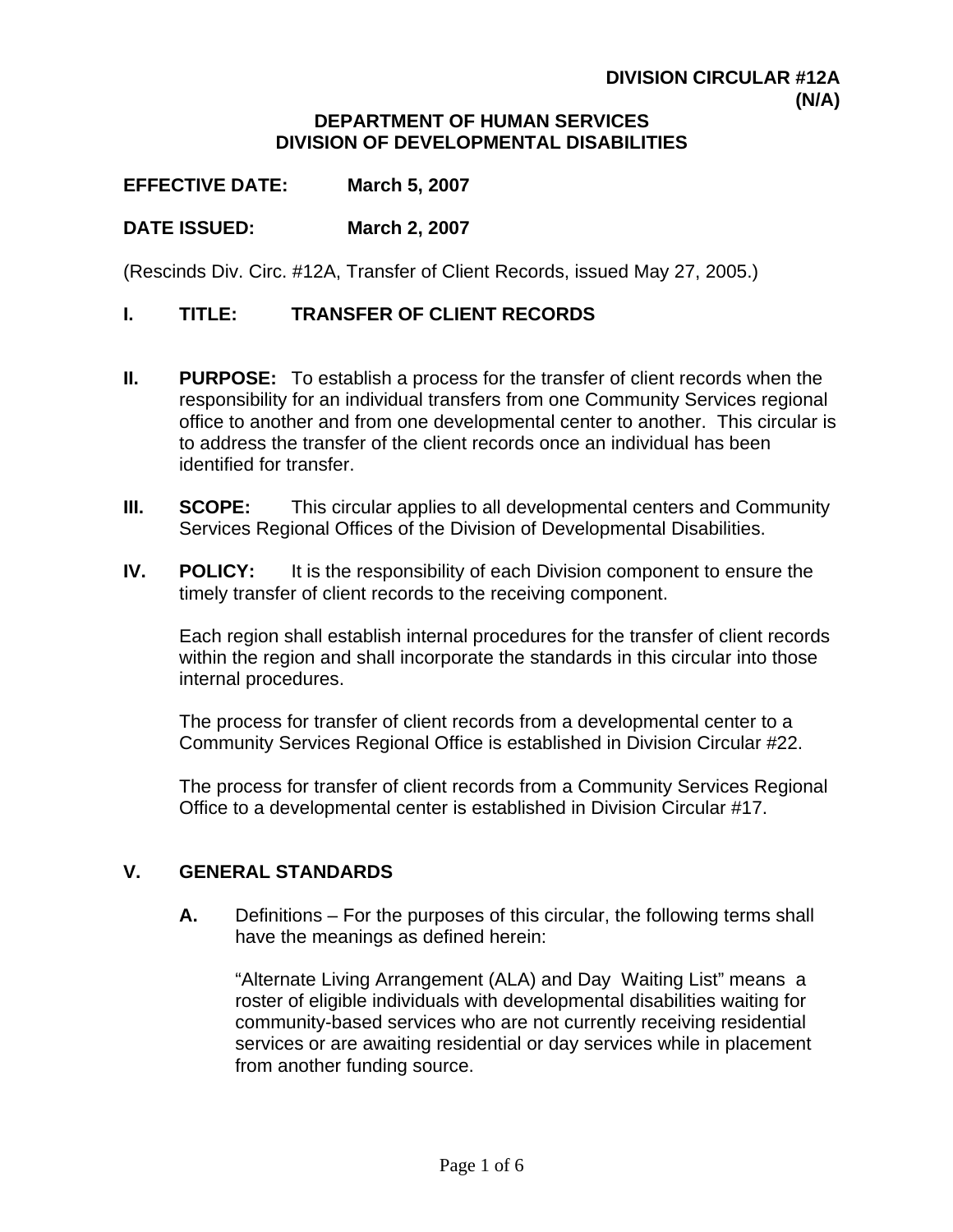"Client record" means the organized compilation of documents, including copies of electronic documents that relate to the provision of services to an individual.

"Component" means developmental centers or regional offices of the Division that provide direct client services.

"County Administrator" means the Division employee assigned to a Community Services Regional Office who supervises the staff and functions of a particular county or geographic area.

"Emergency Placement" - refer to Division Circular #12.

"Individual Habilitation Plan (IHP)" - refer to Division Circular #35.

"Plan Coordinator" – refer to Division Circular #35.

"Plan of Care" - refer to Division Circular #35.

"Provider" means an agency or person under contract with the Division to provide services to individuals receiving services from the Division.

"Regional office" means one of the four components within the Division that provides Community Services to individuals that reside in their own home or in Division funded community placements.

"Transfer" means the physical movement of an individual and client record from one Division component to another.

"Transfer Checklist" means a form used by the sending region in Community Services to document the contents of the file being transferred to the receiving region. (Refer to Appendix B)

"Transfer Summary Form" means a form used by the sending region in Community Services to document the demographic information as well as the contents of the file being transferred to the receiving region. (Refer to Appendix A).

## **B. Planned Region to Region Transfers - Individuals Residing in Alternate Living Arrangements (ALA):**

- 1. When it becomes known that an individual will be transferring from a community living arrangement in one Region to another Region, the Sending Region's Placement Coordinator shall notify the Sending Region's County Administrator of the pending move. The Sending Region's County Administrator shall notify the Receiving Region's County Administrator, via electronic mail (e-mail). The e-mail message shall include the following information:
	- a. individual's name;
	- b. MIS number;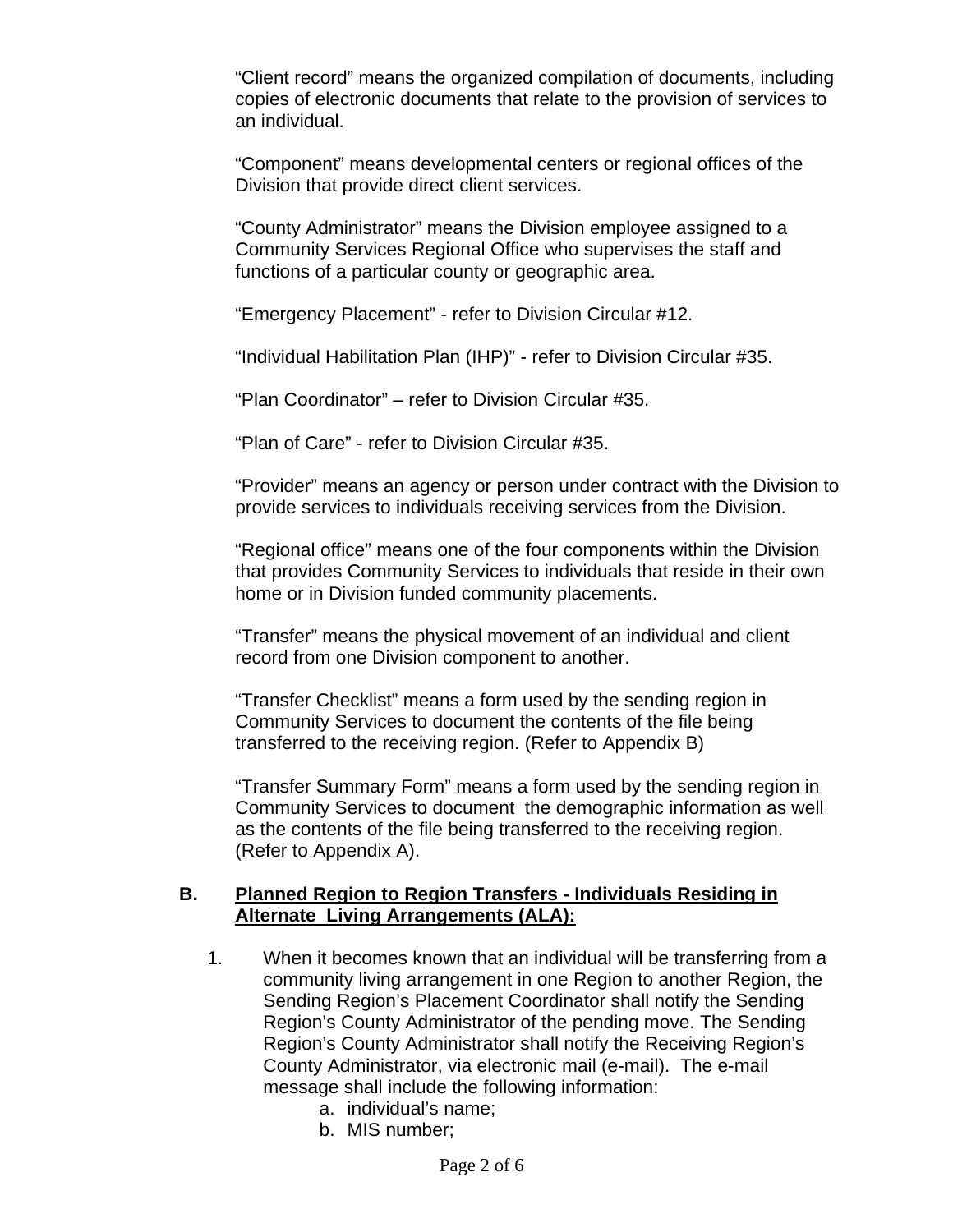- c. date of birth;
- d. receiving residential and day program provider(s);
- e. anticipated date for both residential and day program placement; and
- f. name and telephone number of the Sending Case Manager and Area Supervisor.
- 2. The County Administrator in the Receiving Region will provide, via email to the County Administrator in the Sending Region, the name and contact number of the Case Manager who will be assigned the case in the Receiving Region as soon as possible. The County Administrator in the Sending Region will share the name and telephone number of the Receiving Case Manager with appropriate staff within the Region.
- 3. Except in emergencies, the Sending Case Manager will arrange and conduct a Pre-placement IHP at least 30 days prior to the placement for individuals moving into community living arrangements. The Receiving Case Manager will be notified of the date and will attend the Pre-placement IHP. In the circumstance where the Sending or Receiving Case Managers are unable to attend the Pre-placement IHP meeting, a designee may attend.
- 4. The client movement information will be sent, via e-mail, by the Sending Case Manager to the Receiving Case Manager on the day of placement. To ensure a smooth transition, the respective Case Managers in the Sending and Receiving regions shall provide notification of the planned placement and documentation, via email, to the Fiscal Coordinators; Placement Coordinators; Family Support Coordinators; and Adult Day Program Coordinators that is required to ensure coordination of services and benefits.
- 5. The individual's new address will be entered in the client database by the Sending Region within one working day of the day of the placement.
- 6. In collaboration with the Receiving Region, the Sending Region will arrange for a Post-placement IHP meeting to be held within 30 days after the individual has moved into the community living arrangement. The Case Managers, or designees, from both the Sending and Receiving Regions shall attend the IHP meeting.
- 7. At the Post-placement IHP meeting, the Sending Case Manager will provide required documentation (refer to Division Circular #12, Division Circular #35 and Division Circular #52). The final IHP will be forwarded from the Plan Coordinator to the Receiving Case Manager. If any of the above information is not available, documentation must be present indicating reasonable attempts to obtain it and an estimated time period in which the information will be provided.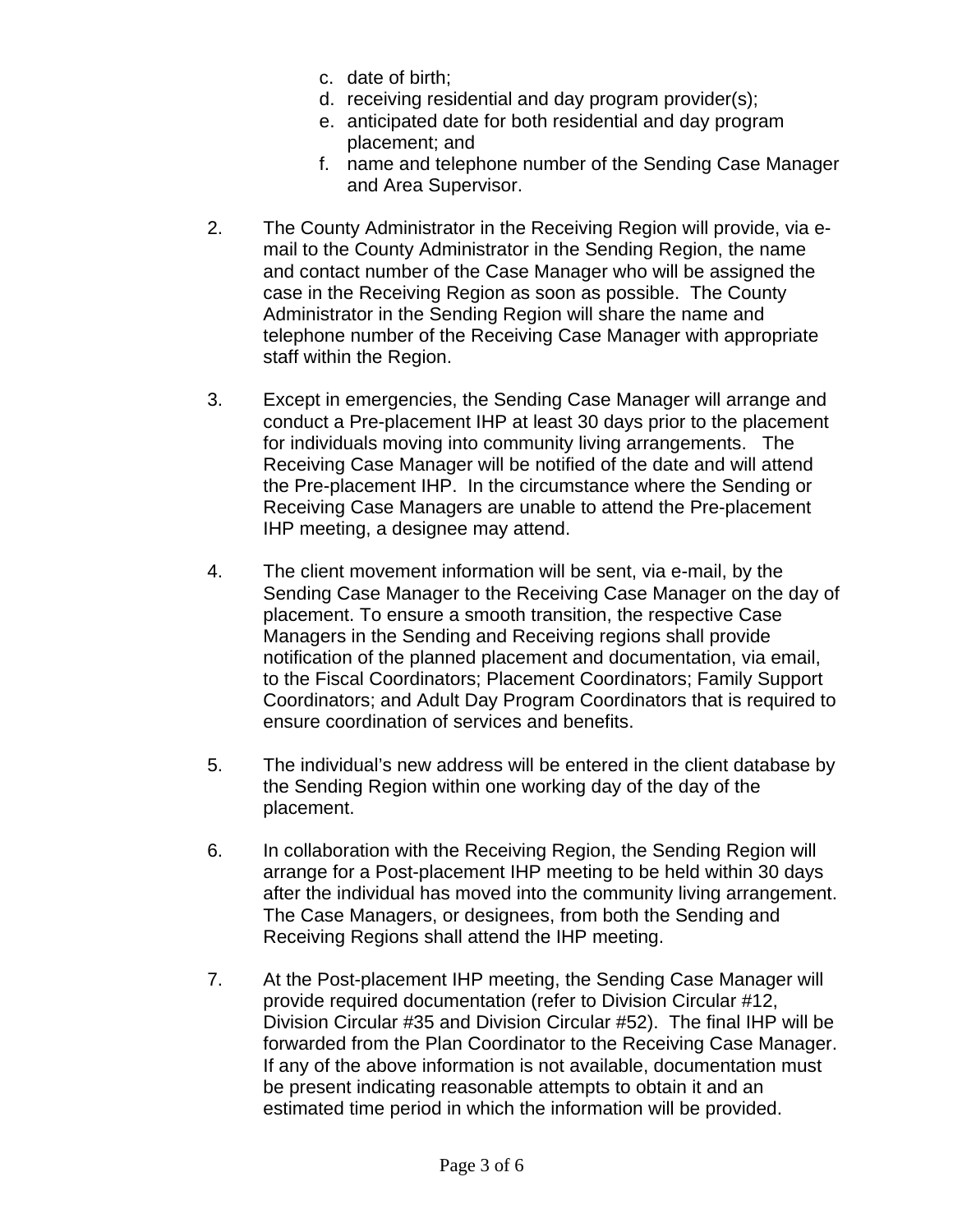- 8. The Sending County Administrator, or designee, will provide the individual's client record to the Receiving County Administrator, or designee, within thirty days of the post-placement IHP meeting. The client record shall include a completed Transfer Summary Form and a copy of the Transfer Checklist.
- 9. The Sending Region's County Administrator will verify that the appropriate residential and program changes are made to the individual's electronic record.
- 10. The Receiving Region's County Administrator will assign a case manager to the individual and assure that the changes in Case Management information are included in the individual's electronic file.
- 11. A receipt for the client record shall be provided to the County Administrator with the client record. The Receiving County Administrator, or designee, shall sign and return the receipt to the Sending County Administrator within five working days.
- 12. Any electronic documents will be forwarded to the Receiving County Administrator via e-mail attachments from the Sending County Administrator or designee.
- 13. The Receiving Region's Case Manager will review the client record within five working days of receipt and document any missing information. The Receiving Area Supervisor will send an e-mail outlining the missing information and forward it to the Sending Area Supervisor with a copy sent to the County Administrators. The missing information, if available, will be forwarded to the Receiving Case Manager, as soon as possible, but no later than ten working days from the date of the request. If the information cannot be provided, a response from the Sending Area Supervisor shall be forwarded to the Receiving Area Supervisor within ten working days, with a copy to the County Administrators.

# **C. Region to Region Transfers – Own Home Relocation:**

- 1. When it becomes known that an own home individual will be relocating, or has relocated, from one Region to another, the Sending Region's County Administrator will notify the Receiving Region's County Administrator, via e-mail. The e-mail message shall include the following information:
	- a. individual's name;
	- b. MIS number;
	- c. date of birth;
	- d. level of case management received as well as any existing vulnerabilities identified for the individual;
	- e. Municipality of residence upon move;
	- f. relocation date if applicable;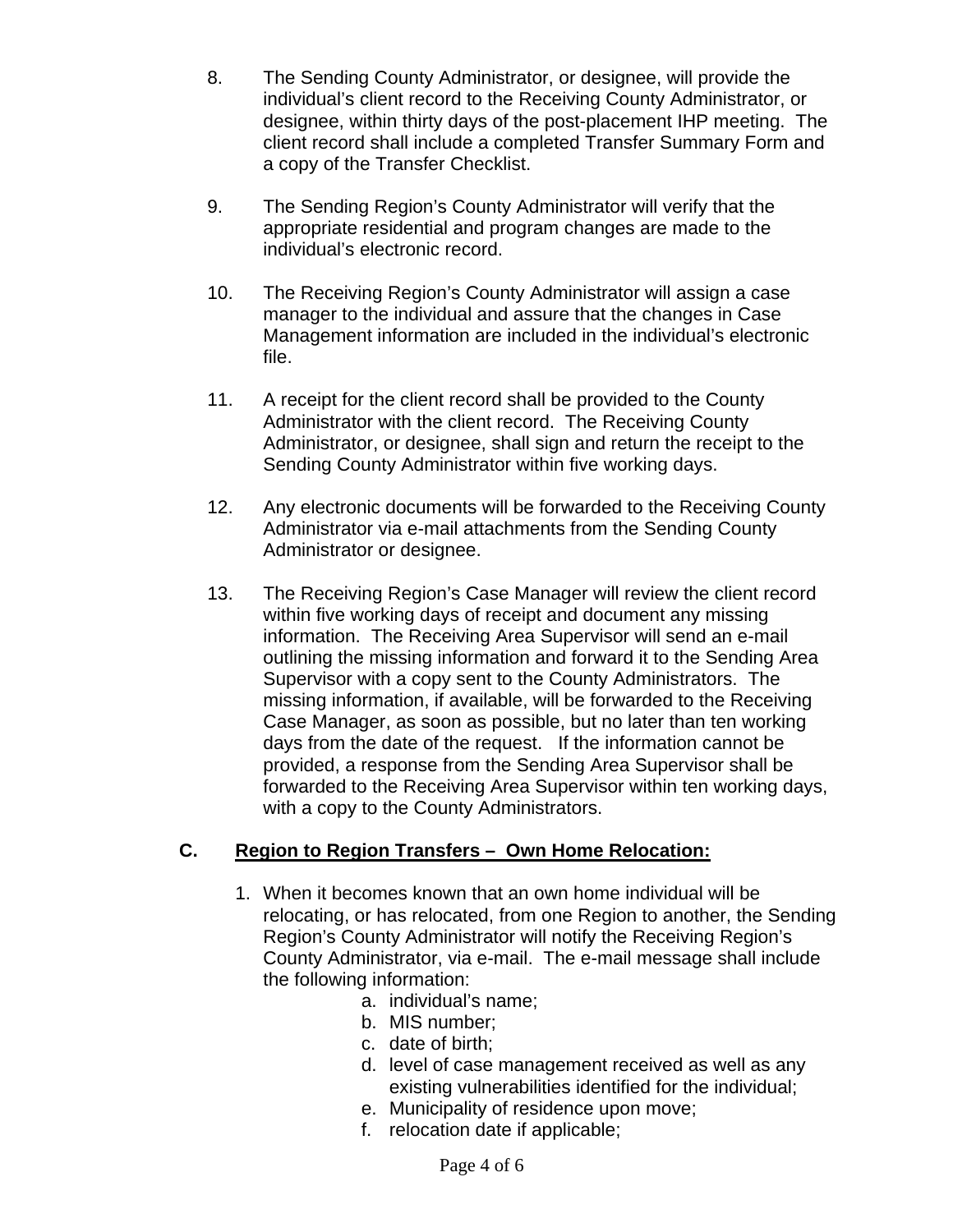- g. name and telephone number of the Sending Region's Case Manager and Area Supervisor.
- 2. An email message providing service and benefits information shall be sent by the Sending and Receiving Region's Case Managers to the Fiscal Coordinators, the Family Support Coordinators, and the Adult Day Program Coordinators in each region if these services are utilized by the individual served to assure a smooth transition, where possible.
- 3. The client record will include a completed Transfer Summary Form and completed Transfer Checklist.
- 4. The Sending Region's County Administrator will forward the individual's client record to the Receiving Region's County Administrator on the date of the individual's move, if known, or within ten working days of notification of the move and the transfer information will be entered into the individual's electronic file. The Sending Region's County Administrator will also assure that the Receiving Region's County Administrator is sent electronic documents via e-mail attachments.
- 5. The Receiving Region's County Administrator will assign a case manager to the individual and assure that the changes in Case Management information are included in the individual's electronic file.
- 6. In the case of an own-home client who attends adult day services, a Pre-placement IHP shall be developed 30-days prior to the move, where possible, and a referral shall be made to the Sending Region's Day Program Coordinator so that day program services can be coordinated with the Receiving Region's Day Program Coordinator.
- 7. A receipt for the client record shall be provided to the County Administrator with the client record. The Receiving County Administrator, or designee, shall sign and return the receipt to the Sending County Administrator within five working days.
- 8. The Receiving Case Manager will review the client record within ten working days of receipt and shall document any missing information. The Receiving Area Supervisor will send an e-mail outlining the missing information and forward it to the Sending Area Supervisor with a copy sent to the County Administrators. Attempts to retrieve the information and the reason for the missing information will be included in the client file.
- D. **Developmental Center to Developmental Center Transfer** this circular is to reflect the general practices, not the detailed procedures, for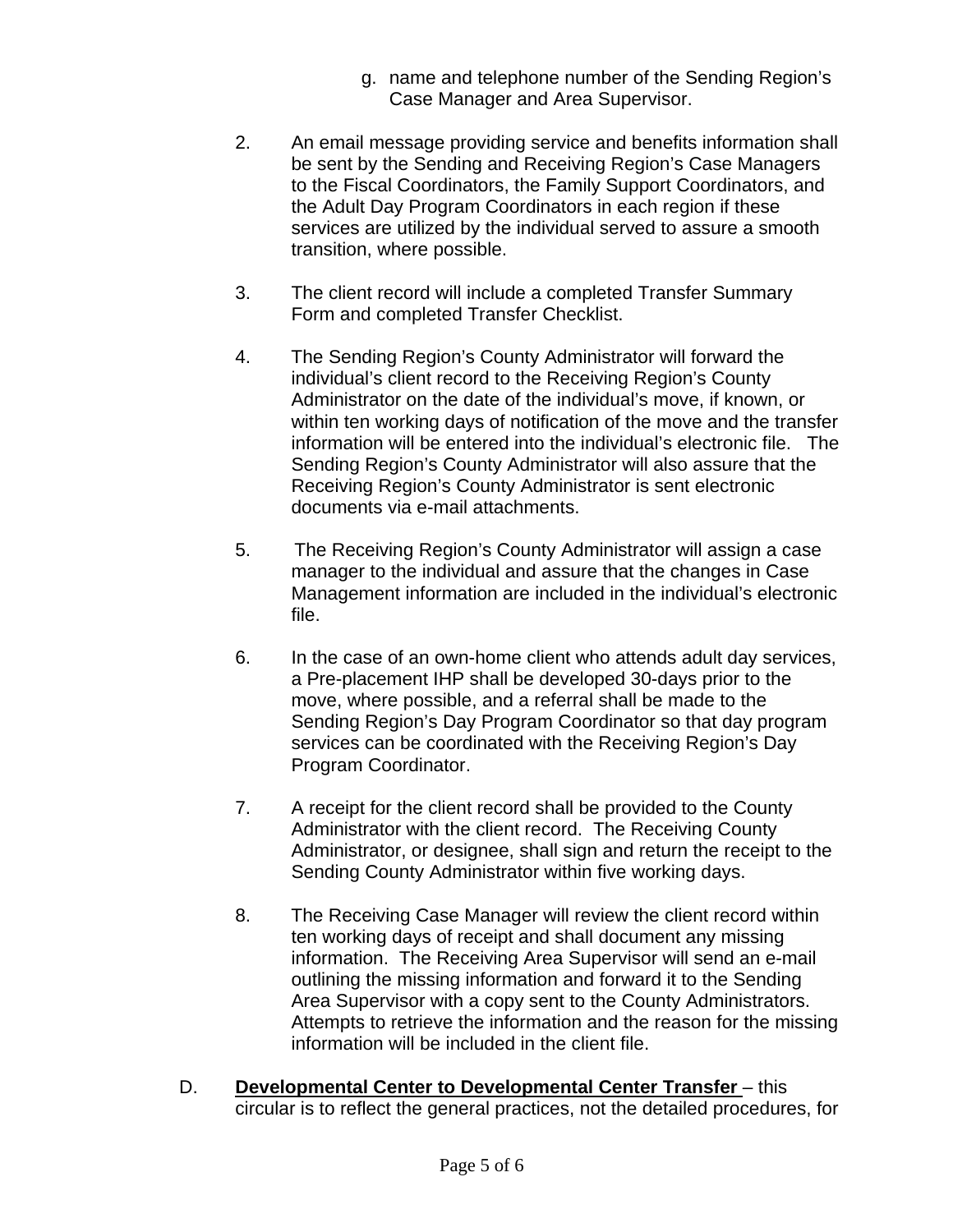each facility. Each developmental center shall incorporate these guidelines into its own internal procedures.

- 1. When it becomes known that an individual will be relocating from one developmental center to another, the Sending developmental center will notify the Receiving developmental center, via e-mail. The e-mail message will include the individual's name, MIS number, date of birth, guardianship status, and anticipated transfer date. The notice will also include the name of the Sending Social Worker and phone number.
- 2. The Sending DC will forward the individual's client record to the Receiving DC on the date of the individual's move. The Sending DC will also assure that the Receiving DC is sent electronic documents via e-mail attachments.
- 3. The individual will remain assigned to the Sending DC until the client record has been received by the Receiving DC.
- 4. The Receiving Social Worker will review the client record within five working days of receipt and shall document any missing information. The Receiving Social Worker will send an e-mail outlining the missing information and forward it to the Sending Social Worker. The missing information will be documented and forwarded to the Receiving Social Worker, as soon as possible, but no later than ten working days from the date of the request. An explanation will be included in the email message that explains the reason for the missing information.

# **E. Transfer of Client Records in the Event of an Emergency Placement**

- 1. Emergency placements shall be made in accordance with Division Circular # 12 (N.J.A.C.10:46B).
- 2. Within 30 days, a Post-placement IHP will be held in accordance with Division Circular #35.
- 3. If as result of the post placement IHP, the emergency placement is deemed to be appropriate pursuant to N.J.A.C. 10:46B, then the procedure for transfer of client records as described in Section B. Planned Region to Region Transfers – Individuals residing in Alternate Living Arrangements (ALA) shall apply.

Gregory Fenton Acting Director

\_\_\_\_\_\_\_\_\_\_\_\_\_\_\_\_\_\_\_\_\_\_\_\_\_\_\_\_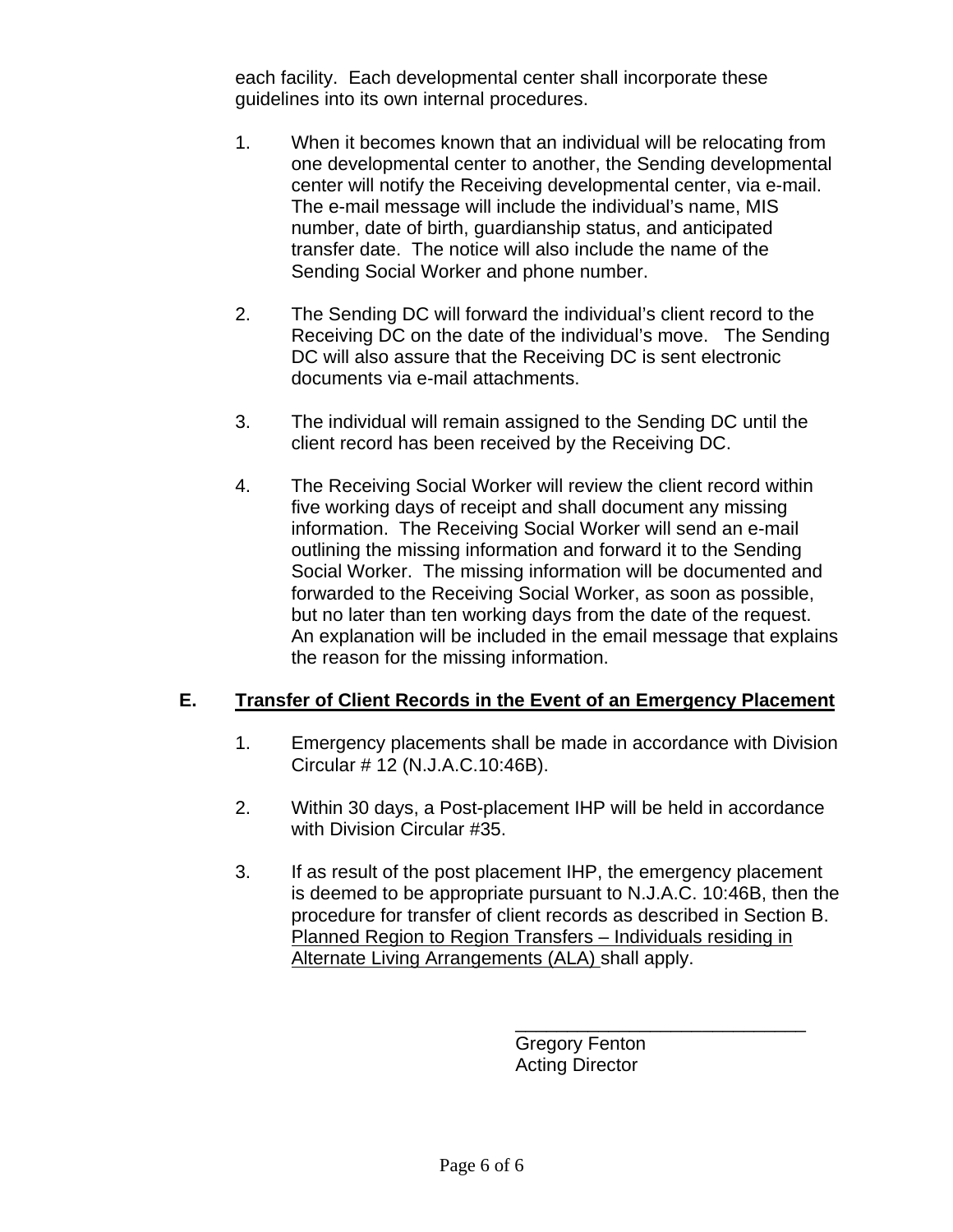### **DEPARTMENT OF HUMAN SERVICES DIVISION OF DEVELOPMENTAL DISABILITIES COMMUNITY SERVICES TRANSFER SUMMARY FORM**

| Name:                                                     | SSN:                         | MIS#:                    |                                                    | DOB:                                                                                        |                 |
|-----------------------------------------------------------|------------------------------|--------------------------|----------------------------------------------------|---------------------------------------------------------------------------------------------|-----------------|
| Date of Move:                                             | <b>IHP</b> Date:             | <b>Receiving County:</b> |                                                    | Receiving Region:                                                                           |                 |
|                                                           |                              |                          |                                                    |                                                                                             |                 |
| New Residence:                                            |                              |                          |                                                    |                                                                                             |                 |
| Address:                                                  |                              |                          |                                                    |                                                                                             |                 |
| Telephone:                                                |                              |                          |                                                    |                                                                                             |                 |
| Day Services:<br>Address:                                 |                              |                          |                                                    |                                                                                             |                 |
| Telephone:                                                |                              |                          |                                                    |                                                                                             |                 |
|                                                           |                              |                          |                                                    |                                                                                             |                 |
| <b>Family Contact:</b>                                    |                              |                          |                                                    | Legal Guardian (If Different) :                                                             |                 |
| Address:                                                  |                              |                          | Address:                                           |                                                                                             |                 |
| Telephone:                                                |                              |                          | Telephone:                                         |                                                                                             |                 |
| Legal Guardian: Yes                                       | $\overline{N_0}$             |                          | Self Guardian : Yes                                | $\mathrm{No}$                                                                               | Not established |
| Payee of Benefits:                                        |                              |                          |                                                    |                                                                                             |                 |
| Medicaid #:                                               |                              |                          |                                                    |                                                                                             |                 |
| Medicare #:<br>HMO Name:                                  |                              |                          |                                                    |                                                                                             |                 |
| HMO#:<br>Private Insurance:                               |                              |                          |                                                    |                                                                                             |                 |
| SSI:<br>SSA:                                              | Other Benefit:               |                          |                                                    |                                                                                             |                 |
|                                                           |                              |                          |                                                    |                                                                                             |                 |
| Add to MAXIMUS:                                           | Yes<br>N <sub>o</sub>        |                          |                                                    |                                                                                             |                 |
|                                                           |                              |                          |                                                    |                                                                                             |                 |
| <b>ALA Waiting List Status:</b><br>ALA Waiting List Date: |                              |                          | Day Waiting List Status:<br>Day WaitinQ List Date: |                                                                                             |                 |
|                                                           |                              |                          |                                                    | Summary of Individuals current situation (including status of UIRs, service requests, etc): |                 |
|                                                           |                              |                          |                                                    |                                                                                             |                 |
|                                                           |                              |                          |                                                    |                                                                                             |                 |
|                                                           |                              |                          |                                                    |                                                                                             |                 |
|                                                           |                              |                          |                                                    |                                                                                             |                 |
|                                                           | <b>Current Case Manager:</b> | Region:                  |                                                    | Date:                                                                                       |                 |
|                                                           |                              |                          |                                                    |                                                                                             |                 |
| Telephone:                                                |                              |                          |                                                    |                                                                                             |                 |
|                                                           |                              |                          |                                                    |                                                                                             |                 |